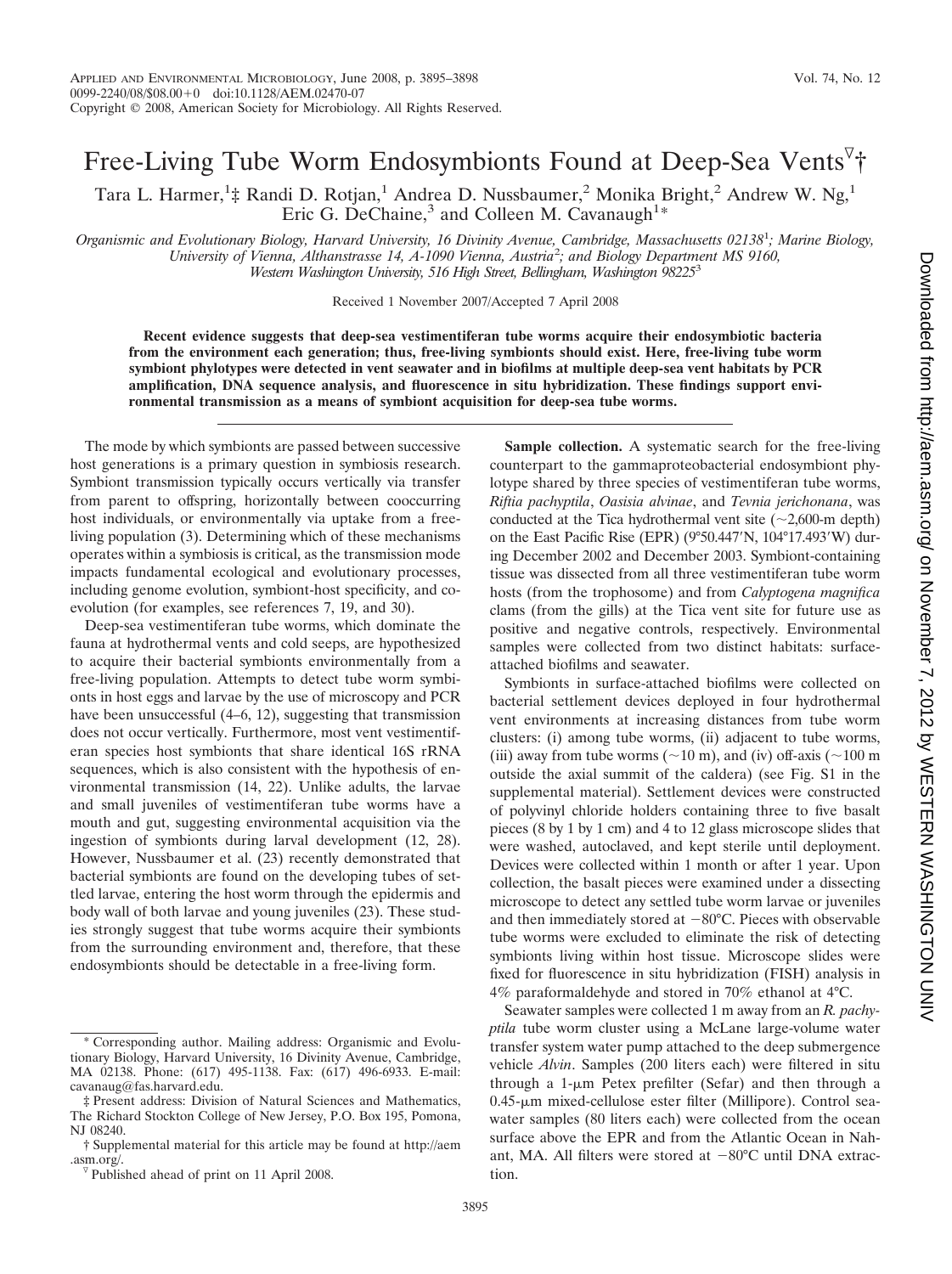TABLE 1. Detection of free-living symbiont phylotype of vent vestimentiferan tube worms via PCR and sequence analyses of biofilms*<sup>a</sup>*

| Time of collection and<br>type of deployment | Total<br>no. of<br>$block{block}^d$ | No. of blocks with positive result by: |                          |                      |                               |
|----------------------------------------------|-------------------------------------|----------------------------------------|--------------------------|----------------------|-------------------------------|
|                                              |                                     | PCR amplification $b$                  |                          |                      |                               |
|                                              |                                     | <i>Bacteria</i><br>positive<br>control | Tube<br>worm<br>symbiont | Tube<br>worm<br>host | Sequence<br>verification $^c$ |
| $\sim$ 1 mo                                  |                                     |                                        |                          |                      |                               |
| Among R. pachyptila                          | 3                                   | 3                                      | 3                        | $ND^e$               | 3                             |
| Near R. pachyptila                           |                                     | 4                                      | 4                        | ND.                  | 3                             |
| Away from R. pachyptila                      | 5                                   | 5                                      | 5                        | ND.                  | 3                             |
| Off-axis                                     | 3                                   | $\mathfrak{D}$                         | $\mathfrak{D}$           | ND                   |                               |
| 1 yr                                         |                                     |                                        |                          |                      |                               |
| Among R. pachyptila                          |                                     |                                        |                          | ND                   |                               |
| Near R. pachyptila                           |                                     |                                        | 2                        | ND.                  | NA <sup>f</sup>               |
| Away from R. pachyptila                      | 3                                   | 3                                      | 3                        | ND.                  | 3                             |
| Off-axis                                     | 3                                   | 3                                      | 3                        | ND                   | 3                             |

*<sup>a</sup>* Basalt blocks, deployed at various distances from *R. pachyptila* tube worm clusters at the Tica vent site along the EPR, were collected and analyzed after  $\sim$  1 month and after 1 year. *<sup>b</sup>* PCR amplification was performed using primers for universal *Bacteria* (27f

and 1492r), vestimentiferan host-specific primers (for RP43, RifTOExoF and RifTOExoR), and symbiont-specific primers (RifTO44 and RifTO445).

<sup>c</sup> A subset of basalt biofilm samples was analyzed to verify the presence of the free-living tube worm symbiont phylotype.

Number of basalt blocks analyzed for each deployment location and time. *<sup>e</sup>* Tube worm hosts were not detected (ND) on any analyzed samples; samples

f Only one sample was not analyzed (NA) because sequencing reactions did not work (including positive controls), perhaps due to inhibitory substrates in the DNA.

**16S rRNA gene sequence analyses.** PCR amplification and DNA sequence analyses were used to test for the presence of the vestimentiferan symbiont in biofilm and seawater samples. DNA was extracted by standard methods (27). The vestimentiferan symbiont 16S rRNA gene (a 401-bp fragment) was PCR amplified using primers specific for the shared 16S phylotype: RifTO44 (5'-GGCCTAGATTGACGCTGCGGTA-3') (this study) and RifTO445 (23). To detect contamination by host tissue, primers specific for the genes encoding the vestimentiferan host exoskeleton protein RP43 (GenBank accession no. AF233595), RifTOExoF (5-CTAAAGGCAGTGTCAAGAG CGGGAC-3) and RifTOExoR (5-TTCCTCGAAGTTGCC GTATGCCG-3), were used. PCR products were cloned into a pCR2 cloning vector (Invitrogen) and sequenced by standard methods using BigDye Terminator cycle sequencing reaction kits (PE Biosystems) with M13 forward and reverse primers. Symbiont- and host-specific primers amplified their target genes in the control symbiont-containing tissue samples from *R. pachyptila*, *T. jerichonana*, and *O. alvinae* worms, while vestimentiferan symbionts were not amplified from *C. magnifica* gill tissue, the negative control.

The free-living vestimentiferan symbiont 16S rRNA phylotype was detected in both biofilm and seawater samples collected at the Tica vent site. The symbiont phylotype (GenBank accession no. U77478) (9) was amplified from all basalt pieces retrieved after 1 month and after 1 year, including those from the off-axis site, away from active venting, and those from vent seawater samples on both 0.45- and  $1$ - $\mu$ m-pore-size water filters (Table 1). Host tissue was detected only on a single prefilter (1  $\mu$ m) water sample. PCR amplifications from surface

seawater control samples yielded positive PCR results with universal *Bacteria* primers (27f and 1492r) (13) but yielded negative results when either the vestimentiferan symbiont- or host-specific primers were used, suggesting that symbiont phylotypes were present only in deep-seawater samples. Little is yet known about the metabolic state or energy source for symbionts outside of their tube worm hosts, but it is possible that free-living symbionts may be cystic or quiescent while awaiting the inoculation of larval or juvenile tube worms.

**FISH.** FISH was used to provide direct visual evidence of the tube worm symbiont on glass slides recovered from bacterial settlement devices. For each slide, a universal *Bacteria* probe, Eub338 (1), either 5'end labeled with fluorescein or stained with the DNA-binding fluorescent dye 4',6'-diamidino-2-phenylindole (DAPI), was used as a positive control along with the symbiont-specific probe RifTO147, RifTO445, or RifTO830 that was 5'end labeled with Cy3  $(23)$ . The images from the control and symbiont-specific probes were then overlaid. The probe specificity was tested on *R. pachyptila* trophosome tissue, and the formamide concentration was increased until no probe remained hybridized (probe dependent, 20% [for Fig. S2 in the supplemental material] or 35% [for Fig. 1]). On each slide, either a nonsense probe, NON338 (23), or a 1-base-mismatch probe was used as a negative control. Hybridized slides were viewed and digitally photographed using a Leica model DMRB fluorescence microscope.

The tube worm symbiont phylotype was detected using FISH on all slides tested (Fig. 1; see Fig. S2 in the supplemental material) with the exception of the off-axis samples that were collected from devices deployed for less than 1 month. Although not directly quantified, the overall bacterial abundance appeared to be greatest on slides deployed for 1 year among, adjacent to, or away from the tube worms. The direct detection of the tube worm symbiont in biofilms supports the hypothesis that these bacteria exist in the free-living vent environment. Indeed, in a coastal marine endosymbiosis, the 16S phylotype of bacterial symbionts of *Codakia orbicularis* clams is readily found in the sea grass sediment surrounding their hosts (11).

**Endosymbiont ITS diversity.** If vestimentiferan tube worms acquire their symbionts from a diverse environmental source population, it can be hypothesized that the symbiont population within a host may consist of multiple closely related phylotypes (8, 31). The symbiont internal transcribed spacer (ITS), which is under relaxed selection relative to the 16S and has been used extensively to assess strain-level variation in bacteria (29), was cloned and sequenced to test for the presence of multiple symbiont phylotypes within individual tube worms. The ITS, located between the 16S and 23S rRNA genes in the bacterial rRNA operon, occurs as a single copy in the vestimentiferan symbiont genome (16, 26). By using symbiontspecific primers embedded in the 16S and 23S rRNA genes (Sym-ITS-1322F and Sym-ITS-23SR) (31), the ITS was PCR amplified (30 cycles with *Taq* polymerase) from DNA extracted from the trophosomes of three adult *R. pachyptila* worms. PCR products were cloned and sequenced (96 clones per specimen; 288 in total).

Analysis of the ITS sequences from the three *R. pachyptila* symbiont clone libraries revealed high levels of genetic homogeneity in intracellular symbiont populations. Sequence analysis revealed one dominant symbiont phylotype within each of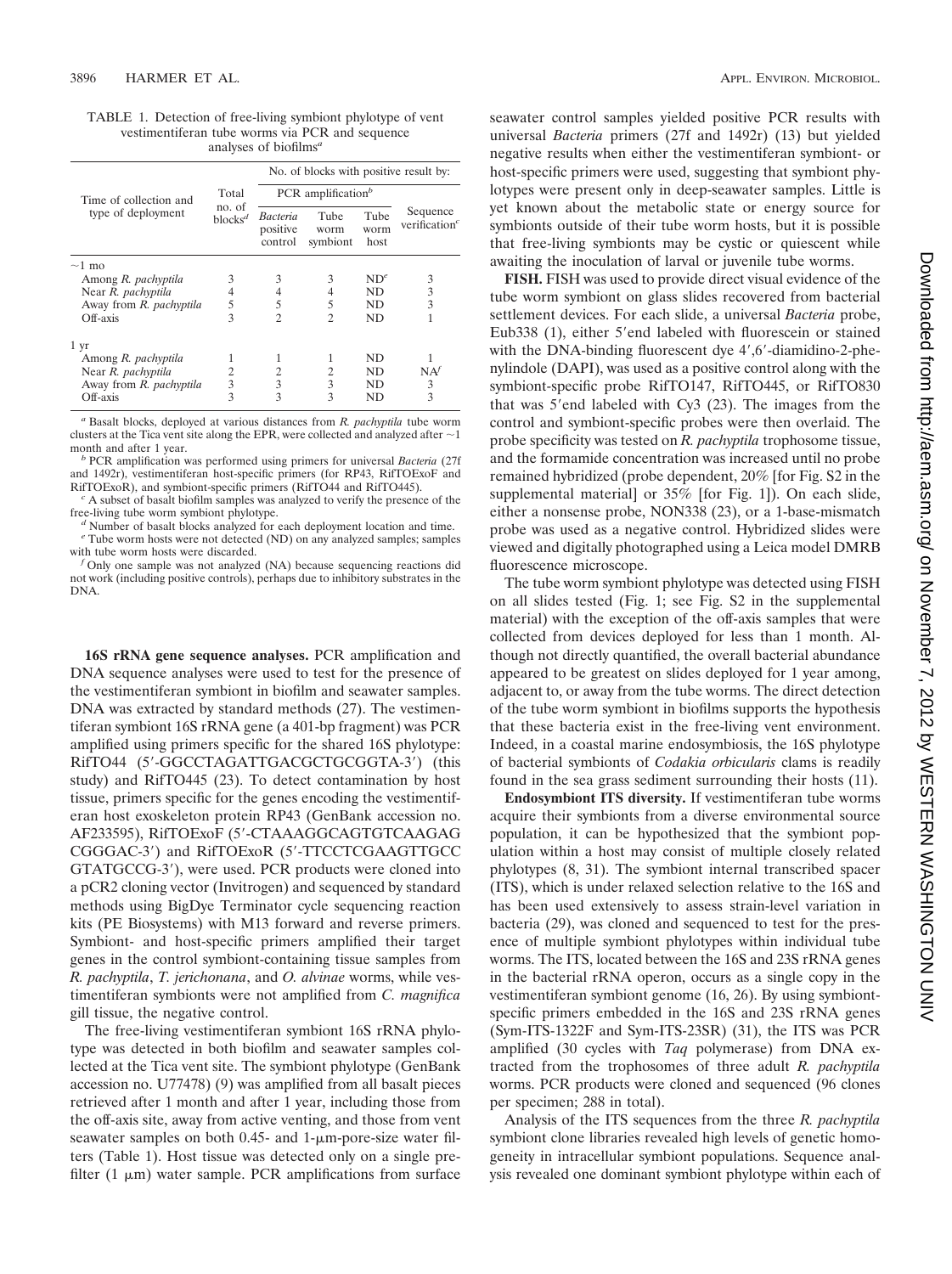

the three host specimens (accounting for 65, 77, and 41% of the sequences, respectively), and the third specimen hosted a second phylotype (27%), which consistently differed by the same two nucleotides. The majority of the remaining ITS sequences were singletons that cannot be distinguished from errors resulting from PCR or *Taq* analyses. The detection of diverse ITS sequences in *R. pachyptila* worms further supports the acquisition of bacteria from the environment, but the diversity of free-living symbionts has not yet been investigated.

**Evidence for environmental symbiont acquisition.** Detection of the free-living tube worm symbiont phylotype supports the hypothesis that newly settled tube worms obtain their bacteria from the vent environment. Along a spatial gradient, freeliving symbionts were present among, adjacent to, and away from (within 10 m) tube worms and were also detected 100 m outside the areas of hydrothermal activity. The presence of free-living symbiotic bacteria at multiple spatial scales within a vent site suggests a potentially large environmental pool of symbionts. During host larval development and the colonization of new vents (17, 20, 21), an abundant free-living bacterial population would facilitate the initiation of the symbiosis. The environmental transmission of symbionts seems to be a risky strategy for obligate tube worm symbioses, as the survival of the mouthless and gutless adult host requires that developing larvae or juveniles successfully acquire their symbionts from a potentially unstable free-living source population. However, this developmental mode might be beneficial if it provides the host with opportunities to acquire specific, locally adapted symbiont genotypes.

**Influence of symbiotic bacteria on free-living microbial diversity.** Symbioses, notably those that are facultative, clearly have an impact on and may be a driving force of local microbial diversity in varied ecosystems (2, 10). Indeed, the bacterial symbionts of the shrimp *Rimicaris exoculata* make up a major component of the surrounding microbial community at hydrothermal vents in the Atlantic Ocean (25). Likewise, a freeliving counterpart to the bioluminescent symbiotic bacterium *Vibrio fischeri* of squid has been identified in coastal environments, revealing a connection between the symbiotic relationship and microbial abundance and distribution (15). The same situation appears to be true in legume-rhizobium symbioses; the host species is thought to be a major factor in determining the characteristics of the soil microbial community (18). Endosymbiont and free-living populations may affect each other via positive feedback cycles, whereby the host inoculates the free-living population, and the free-living population inoculates the host (24). This study serves as the basis for future investigations of the biodiversity and biogeography of freeliving marine symbionts at multiple spatial scales.

FIG. 1. FISH detection of free-living vestimentiferan bacterial symbionts. Representative slides deployed at the Tica hydrothermal vent site on the EPR for -1 month among *Riftia pachyptila* tube worms (A), near tube worms (B and C), and 10 m away from tube worms (D) are shown. The overlay of two images with symbiont-specific probes (red [Cy3]) and DAPI (blue) shows the free-living symbionts (arrows) labeled with the symbiont-specific probes RifTO830 (A and C), RifTO147 (B), and RifTO445 (D).